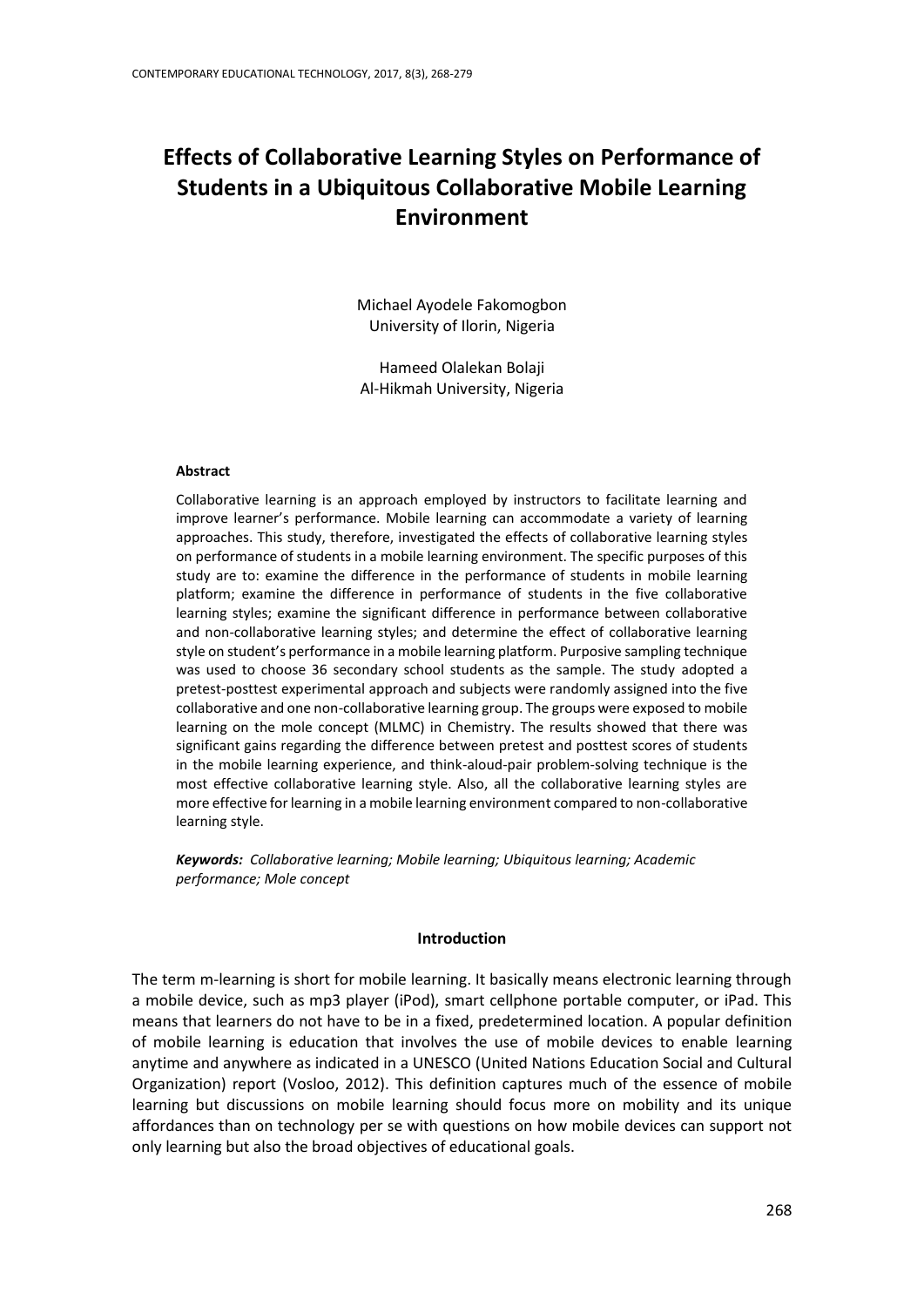Mobile learning relies on a device with anywhere, anytime wireless access and that it is based on the following concepts as put forward by Rosen (2010); information is available anywhere there is internet access, information is available anytime, information is available through devices that are becoming common place and will soon be affordable to most people, information can be pushed from the environment to the learners and pulled by the learners from the environment and the learning environment is fluid and adapts as the learner learns. The ability to extend educational experiences beyond classrooms and enable non-formal and informal learning can be seen as a key attribute of mobile learning and as well carries enormous potential to make learning more personalized and relevant. However, in this context, mobility could be translated to mean a chance to overcome physical constraints by having access to people and digital learning resources regardless of place and time (Kukulska-Hulme, 2010). Thus, mobile learning can happen in the classroom as well.

Mobile learning is an extension of e-learning and has the potential to make learning even more widely available and accessible than we are used to in existing e-learning environments (Keegan, 2005). The role that communication and interaction plays in the learning process could be termed as a critical success factor. It is within this context that mobile learning can contribute to the quality of education. It can encourage opportunities for the optimization of interaction between lecturers and learners, among learners and among members of a certain group. Vosloo (2012) identified that wireless and mobile technologies also make it possible to provide learning opportunities for learners that do not have access to infrastructure or for those that are continually on the move in their day-to-day activities. Mobile learning through the use of wireless mobile technology allows anyone to access information and learning materials from anywhere and at any time (Ally, 2009).

It is often claimed that Mobile learning, through the use of mobile technology, will allow citizens of the world to access learning materials and information from anywhere and at anytime. This implies that intending learners could look beyond the barriers of time to learn or go to a certain place to learn. Mobile learning can afford the learners the selective option of learning whenever and wherever they want. They can use the wireless mobile technology for formal and informal learning where they can access additional and personalized learning materials from the internet or from the host organization. Looking at mobile learning in a wider context, we have to recognize that mobile, personal, and wireless devices are now radically transforming societal notions of discourse and knowledge which are responsible for new forms of art, employment, language, commerce, deprivation, and crime, as well as learning (Traxler, 2009). With increased popular access to information and knowledge anywhere and anytime around the globe, the role of education, perhaps especially formal education, is challenged and the relationships between education, society, and technology are now more dynamic than ever.

Koole (2009) asserted that mobile learning offer learners a greater access to relevant information, reduced cognitive load and increased access to other people and systems. Wagner (2005) claimed that mobile learning is on the increase as evidenced by the widespread adoption in North American society of mobile wireless technology such as cell phones, personal digital assistants (PDAs), laptop computers, and MP3 players, is irrefutable. Current mobile technologies (especially wireless-frequently referred to as third generation {3G}) – provide an unprecedented opportunity for inexpensive and beneficial computing power for learners (Wagner, 2005). Mobile learning was defined by Keegan (2005) as the term which simply make provision of education and training on PDAs, palmtops, handhelds, smart phones and mobile phones possible.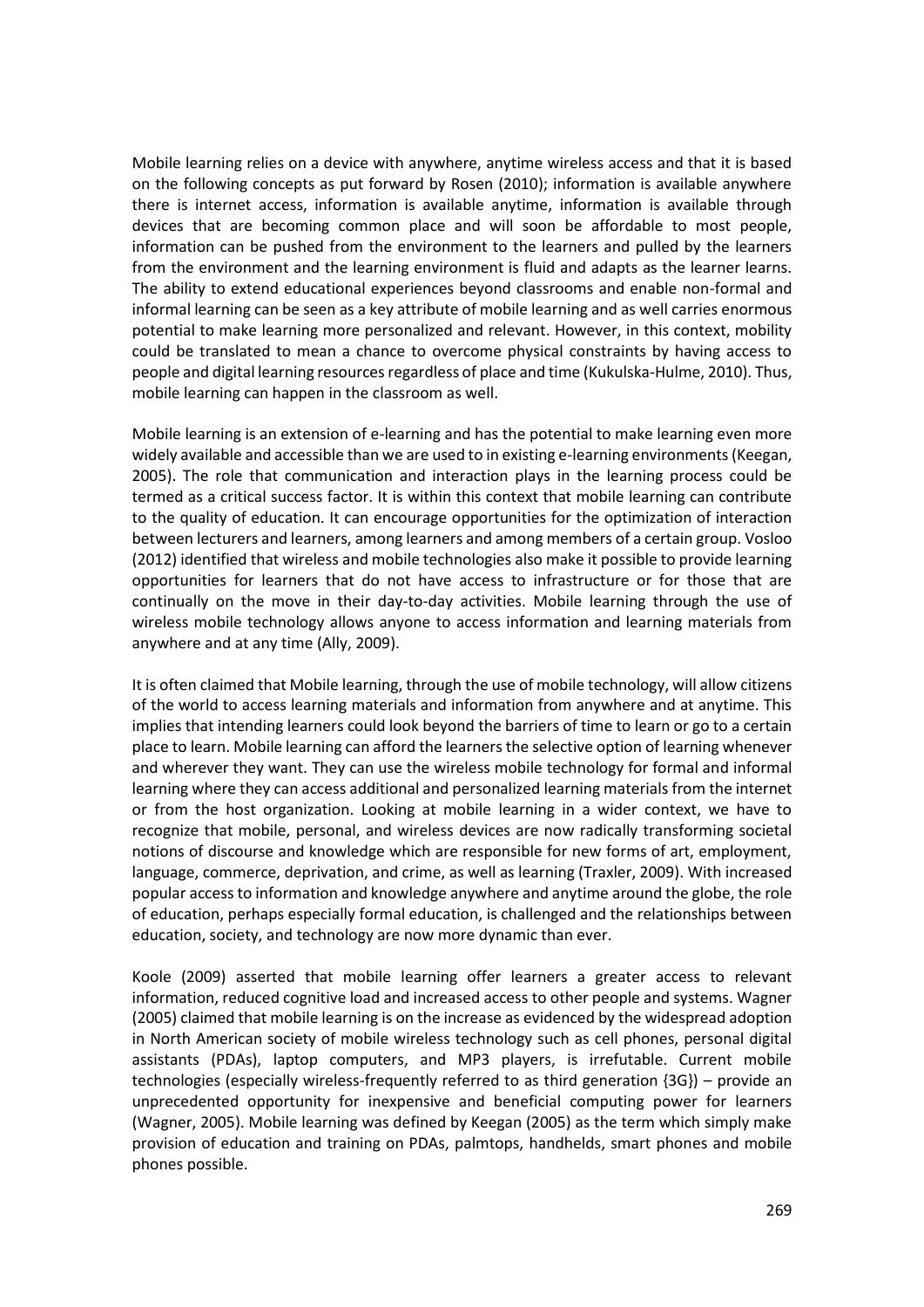Mobile learning has been defined as any activity that allows individuals to be more productive when consuming, interacting with, or creating information, mediated through a compact digital device that the individual carries on a regular basis, has reliable connectivity and fits in a pocket or purse (eLearning Guild, 2007). As noted in the above definitions, mobile learning could be thought of as being associated with a mobile device that is connected to the internet. Mobile learning relies on a device with anywhere, anytime wireless access and that it is based on these concepts (Rosen, 2010).

It was further highlighted that the following explains the inherent concept of mobile learning: information is available anywhere there is internet access, information is available anytime, instructional design mobile learning information is available through devices that are becoming common place and will soon be affordable to most people. In this regard, information can be pushed from the environment to the learners and pulled by the learners from the environment. The learning environment is fluid and adapts as the learner learn (eLearning Guild, 2007). Mobile learning was first intended to deliver formal learning, such as sideshows or information; but with the rise of blogging and microblogging applications (such as Twitter or Yammer), it is now largely thought as an aid to informal learning (Pachler, Bachmair & Cook, 2009). That is, rather than delivering full courses, mobile learning is more about performance support and complimenting teaching (Clark, 2011).

Mobile learning is learning using wireless devices that can be used wherever the learner's device can receive unbroken transmission signals and the mobile devices include not only smart phones but also devices like mobile tablets and personal digital aids (Fuxin, 2012). The definition for mobile learning contains three key components – mobility of technology, mobility of learners and mobility of learning processes as highlighted by Fuxin (2012). Mobility of technology refers to the mobile nature of installed hardware and software that enable constant wireless internet connection. Mobility of learners means learners are no longer physically attached to one or several learning sites and they can be mobile and learn at the same time as long as the mobile devices are around. Finally, mobility of learning is the result of mobility of both the technology and learners (Cronje & El-Hussein, 2010).

Generally, research on mobile learning can be grouped into the following categories; games and competition in learning, classroom learning, laboratories learning, field trip learning, distance learning, informal learning, pedagogical and learning theory, learning and teaching support, mobile learning architecture, and mobile evaluation, requirements, and human interface (Goh & Kinshuk, 2006). Classroom learning could explore the use of mobile devices in the laboratory environment to support individual learning as well as collaborative learning. The major difference between mobile learning and traditional classroom lecture form of learning is that the former is learner-centered as opposed to classroom lecture form of learning which is teacher-centered. The traditional forms of learning could require learners to be present in one fixed location, whereas, with mobile learning, students can be anywhere as long as there is access to internet connectivity.

Mobile phones solve this problem and promote learning anytime and everywhere (Cronje & El-Hussein, 2010). By this assertion, mobile learning could present an opportunity where learners will be privileged to achieve learning via the use of smart or hand-held phones which they might consider as a great advantage. Mobile learning is a conscious effort made in delivering learning content and experiences to learners when and where they need it. Typically, mobile learning is accessed via a mobile device that facilitates just-in-time learning and on-demand learning.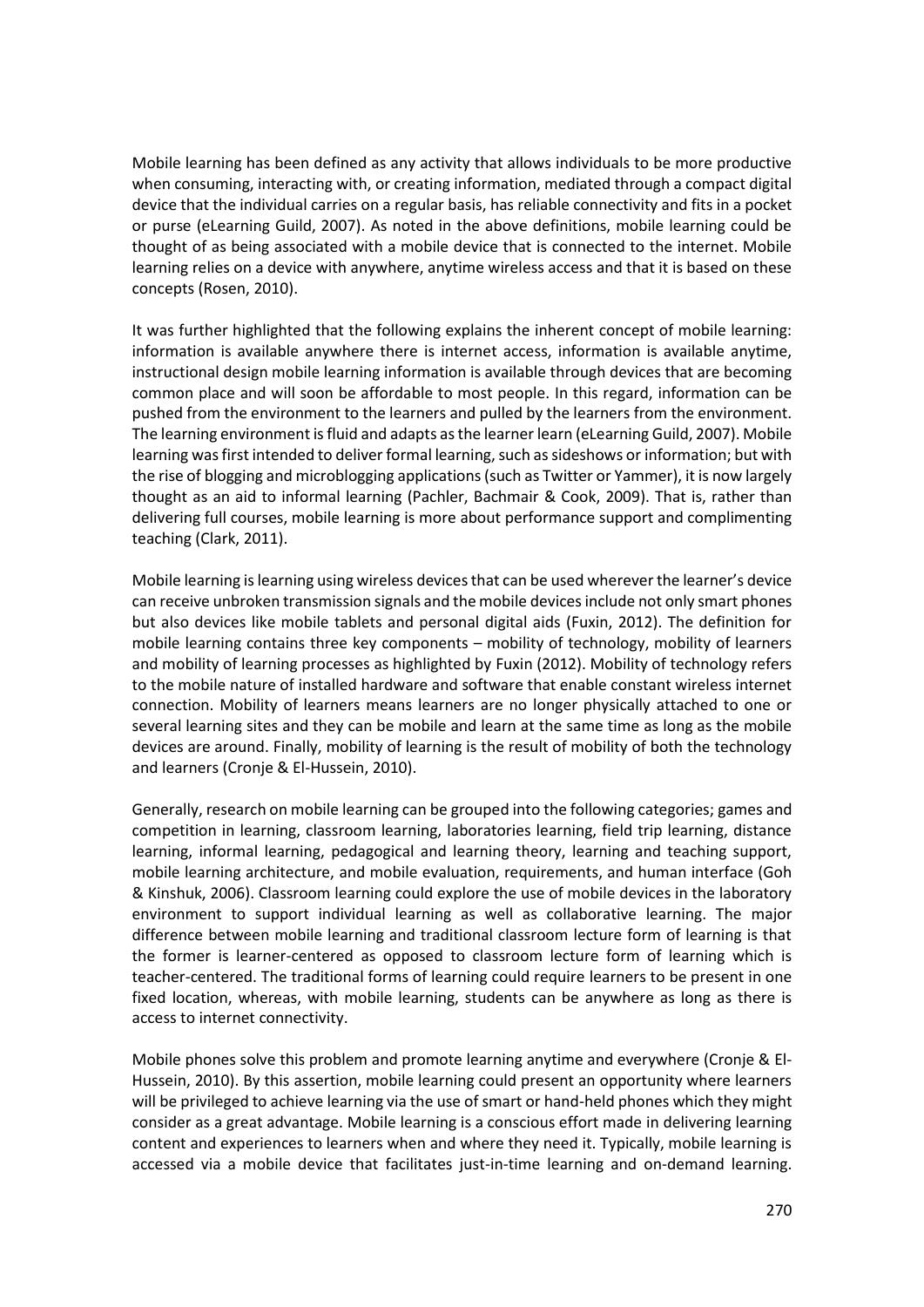Mobile learning can be formal or informal, structured or unstructured, flexible, self-paced and self-directed which is driven by the learner rather than the technology learners use to access it (Turner, 2012). He further stated that mobile learning is supported by a variety of mobile devices and technologies that facilitate the delivery of documents, presentations, multimedia, notifications, news, assignments, quizzes and educational courseware that can all contribute to m-learning. These includes smart phones (e.g. iPhone), laptops, tablets (e.g. iPad), PDA (personal digital assistant), iPod, gaming devices and so on.

Mobile learning can be termed the ability to access educational resources, tools and materials at anytime from anywhere, using a mobile device. Mobile devices are primarily communication tools and many PDAs now offer several communication protocols such as GPRS and/or Wi-Fi. This connectivity can supports synchronous communication using voice, voice over internet protocol (VOIP) or instant messaging as well as asynchronous communication via email, weblogs, web forums, wikis, and virtual learning environments. In recent years, researchers have investigated the potential of mobile handheld devices to support collaborative learning by devising educational scenarios that makes use of collaborative, interactive, and mobile capabilities (Clough, Jones, MacAndrew & Scanlon, 2009). The advancements in technological computing and wireless communication combined with rapid adoption of sophisticated mobile multimedia devices and applications have created new software tools for people to connect and interact; therefore changing the ways we communicate and collaborate (Liu & Milrad, 2010). The usage of hand-held devices contributes to the creation of new patterns of interaction and classroom dynamics that may support learning in many ways: they connect the classroom to the outside world, facilitate social learning process and contextualize the learning experience (Liu, Tao & Nee, 2008; Vavoula, Sharples, Rudman, Meek & Lonsdale, 2009; Vogel, Spikol, Kurti & Milrad, 2010). PDAs have been introduced into schools, both inside the classroom (DiGiano, Yarnall, Patton, Roschelle, Tatar & Manley, 2003) and outside the classroom in support of fieldwork (Chen, Kao & Sheu, 2003). Research has also been conducted in the wider learning sphere, with the use of handhelds as interactive museum guidebooks (Hsi, 2003) and as tools to support medical students on hospital placements (Smordal & Gregory, 2003).

Roschelle (2003) identified two distinct forms of collaborative participation: the normal social participation in classroom discussion and the new informatics participation among connected devices. He discovered that in the classroom setting, where the learners were in the same physical space, the normal face-to-face social interaction was supplemented by the wireless interaction between the connected devices. In this context, mobile devices added a new social dimension of participation that was not otherwise available (Clough, Jones, MacAndrew & Scanlon, 2009). Collaborative learning by definition is a situation in which two or more people learn or attempt to learn something together (Chatti, Hamdan & Schaper, 2012). In other words, collaborative learning could be categorize as one form of social interaction during learning processes that provides an additional platform for coordination within formal and informal learning environments. According to Chatti, Hamdan & Schaper (2012), three major elements are inherent in collaborative learning which includes scales of participation, learning context and methods of collaboration. Scale of participation deals with the size of the participant which might be either in a pair, a small group, a class, or a society and the collaboration time span. Learning contexts element in collaborative learning could be within a formal context (e.g. sharing course material) or through joint problem solving where learning is a side effect measured by the improved performance of problem solving or gained knowledge. The methods of collaboration can range from asynchronous communication to synchronous or co-location collaboration and this can trigger activities such as explanation, disagreement and mutual regulation.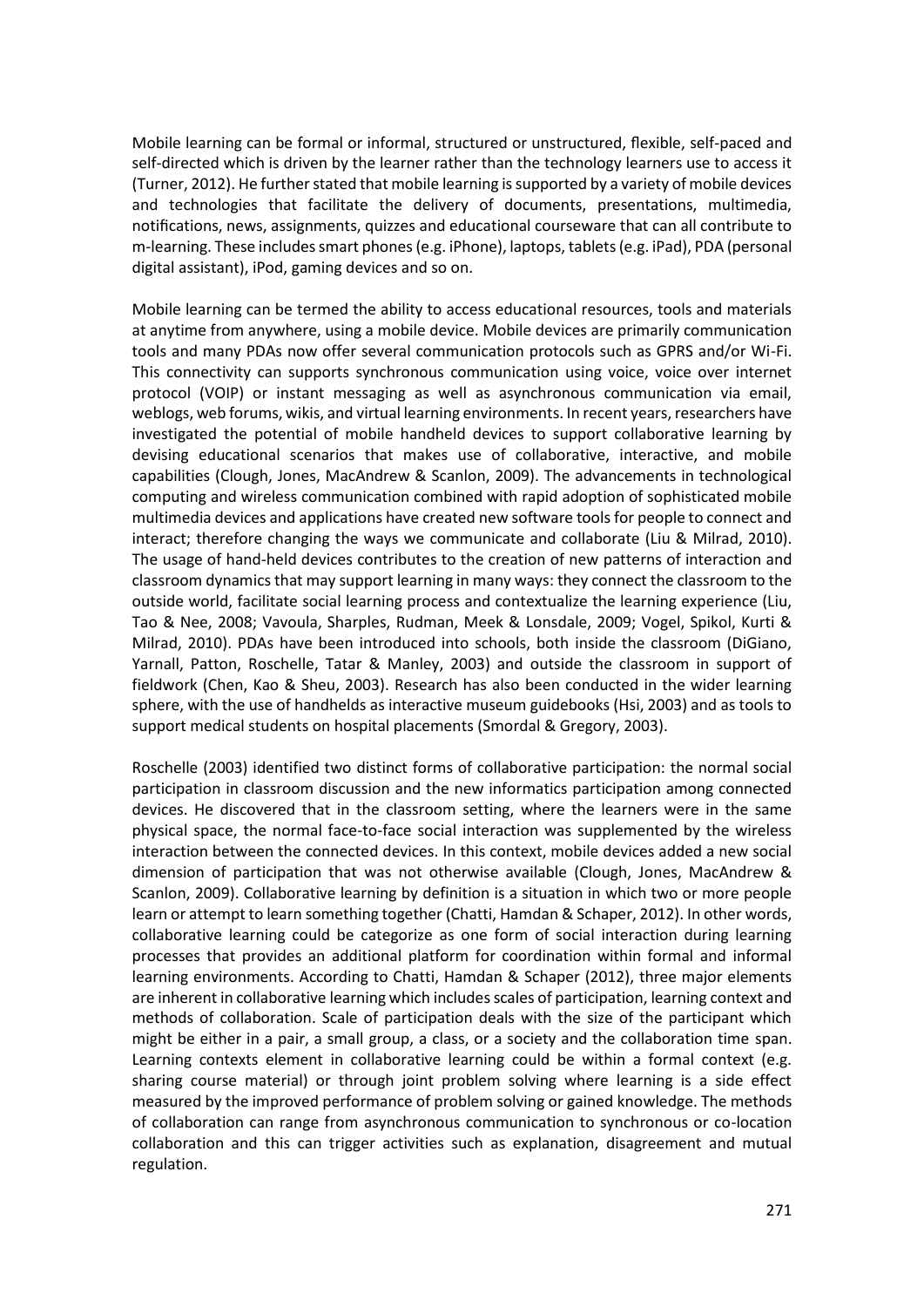Grouping students for collaborative learning allows them to share their ideas and learning experiences, and further promotes the learning performance of the group as well as of the individuals (Huang, Wu & Chen, 2012; Wang & Hwang, 2012). It is further indicated by Adan-Coello, Tobar, Faria, Menezes, and Freitas (2011) that group members' learning styles might affect peer interactions in collaborative learning activities. According to Laal and Laal (2012), collaborative learning (CL) is an educational approach to teaching and learning that involves groups of learners working together to solve a problem, complete a task, or create a product. It is also based upon consensus building through cooperation by group members, in contrast to competition in which individuals best other group members.

Meanwhile, from the conceptual definitions given above, mobile learning could be termed the union of mobile technology garnished with e-learning and three major components are synonymous with a mobile learning environment namely mobile devices, wireless technology and students/instructors (Chatti, Hamdan & Schaper, 2012). The theory of mobile learning examines how learning flows across locations, topics, times, and technologies (Reis, Bonacin & Martins, 2009). Context is a central construct of mobile learning raising a fundamental challenge on how to enable meaning making from the flow of everyday activity. Mobile learning is a new process of learning through exploration and conversation across multiple contexts amongst people and interactive technologies (Arnedello-Sanchez et al., 2009).

Mobile learning becomes interactive when used in a collaborative environment (Chatti et al., 2012). The importance of collaborative learning in both formal and informal learning could be associated to the interaction and exchange of information. Collaborative learning through mobile devices has been investigated mainly because of the availability and mobility offered by these devices (Spikol, 2008). According to Jain, Birholtz, Cutrell and Balakrishnan (2011), collaborative mobile learning is an activity that allows transparent collaboration by empowering the social negotiation space of group members, coordination between the activity states, encouraging members' mobility, possibility of mediation in interactivity, organization of the managed material and enabling students to collaborate in groups through wireless network supporting social face-to-face communication.

Collaboration is also entertaining, as it integrates a variety of mediums like video clips, instant messages, photos, music, simulations and animations which are exchanged during collaborative mobile learning sessions (Kopler, 2009). One major perspective posited by Reis, Bonacin and Martins (2009) is enriching the mobile environment with multimedia resources like video, audio, images, simulations and animations. With the use of multimedia inputs, users can employ artefact to explain their point of view quickly and easily in a context of collaborative learning.

From all the literature reviewed in this sub-heading, it can be concluded that mobile learning creates an opportunity for students to learn at anytime and anywhere at their convenience. But learning anywhere and anytime requires some basic attributes that could actually present the chances of learning within and outside the classroom environment. The basic features necessary to cause learning in the aforementioned medium are access to portable technologies, stable internet possibilities, technology enhanced with multimedia facilities and quality chunks of instructional contents. The additional option for learning within the confine mobility is collaborative means of sharing and discussing ideas. Mobile learning could support collaborative learning through the share of knowledge, group discussions, group task assignments and all other forms of pervading knowledge gain among collaborating members. Collaborative mobile learning through portable devices or smart phone could arouse, increase, motivate and sustain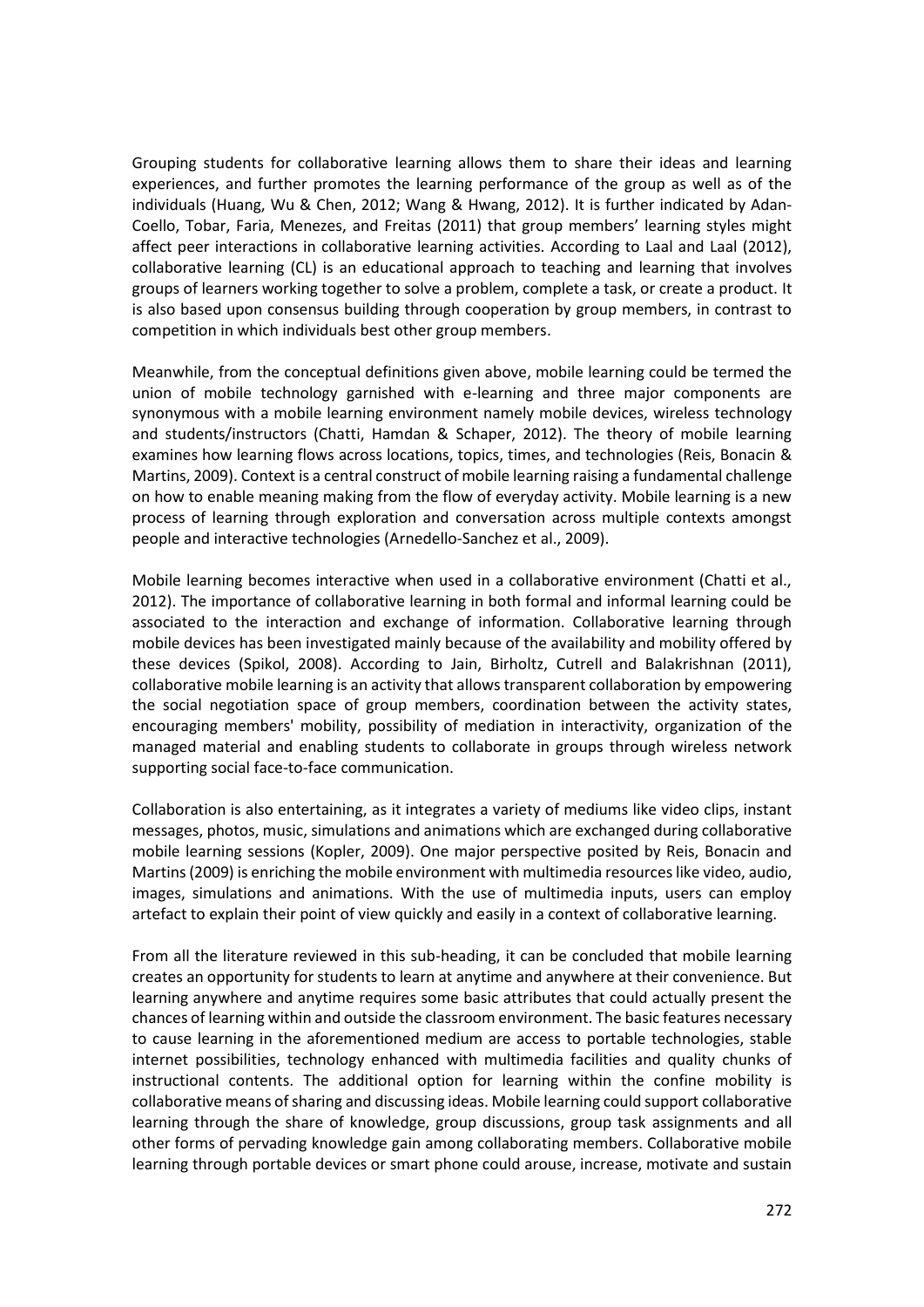learner's interest toward understanding a difficult concept in a subject area. The collaboration also provides a medium of exchange of personal information and other related attributes of participating members in an online group endeavor.

Well-structured chunks of instructional contents transmitted through a mobile platform, enhanced with audio, video, simulation and animations can a difficult concept more clearly understood by the learners. The different media mix in a mobile learning instructional content may create a meaningful engagement of the learner's intellectual capacity through active involvement in a collaborative learning setting. The availability and accessibility of social network applications also promote individual contribution to a group task in a mobile learning endeavor, hence, initiating long term relationship in the area of discipline and profession interest among participating members in a collaborative environment. It should however be noted that the effectiveness of collaboration in mobile learning could be improved via instructor's approach, quality of instructional content, specification of group dynamism and the appropriate links of multimedia tools to corresponding activity and task.

## **Research Questions**

The main purpose of this study is to determine the effect of collaborative learning styles on the performance of students in a ubiquitous collaborative mobile learning environment. Therefore, the following specific research questions were stated:

- 1. What is the difference between pretest and posttest mean scores of students in the mobile learning platform?
- 2. What is the difference among posttest mean scores of students in the five collaborative learning style groups in the mobile learning platform?
- 3. Is there any significant difference in performance between students in collaborative and non-collaborative learning styles?
- 4. What is the effect of collaborative learning style on students' performance in the mobile learning platform?

## **Research Hypotheses**

- $H<sub>01</sub>$ : There is no significant difference between the performances of students with collaborative and non-collaborative learning styles in the mobile learning platform.
- Ho<sub>2</sub>: There is no significant difference in the performances of the students with five collaborative learning styles in the mobile learning platform.

## **Methodology**

The study is a one group pretest-posttest design-based experimental research. The experiment comprises of six distinct groups with the five of it being collaborative and one being noncollaborative in learning style. All the groups were exposed to treatment (i.e. mobile learning instructional content). The six groups are think-pair-share (TPS), reciprocal teaching (RT), thinkaloud pair problem solving (TAPPS), group grid (GG), group writing assignment (GWA) for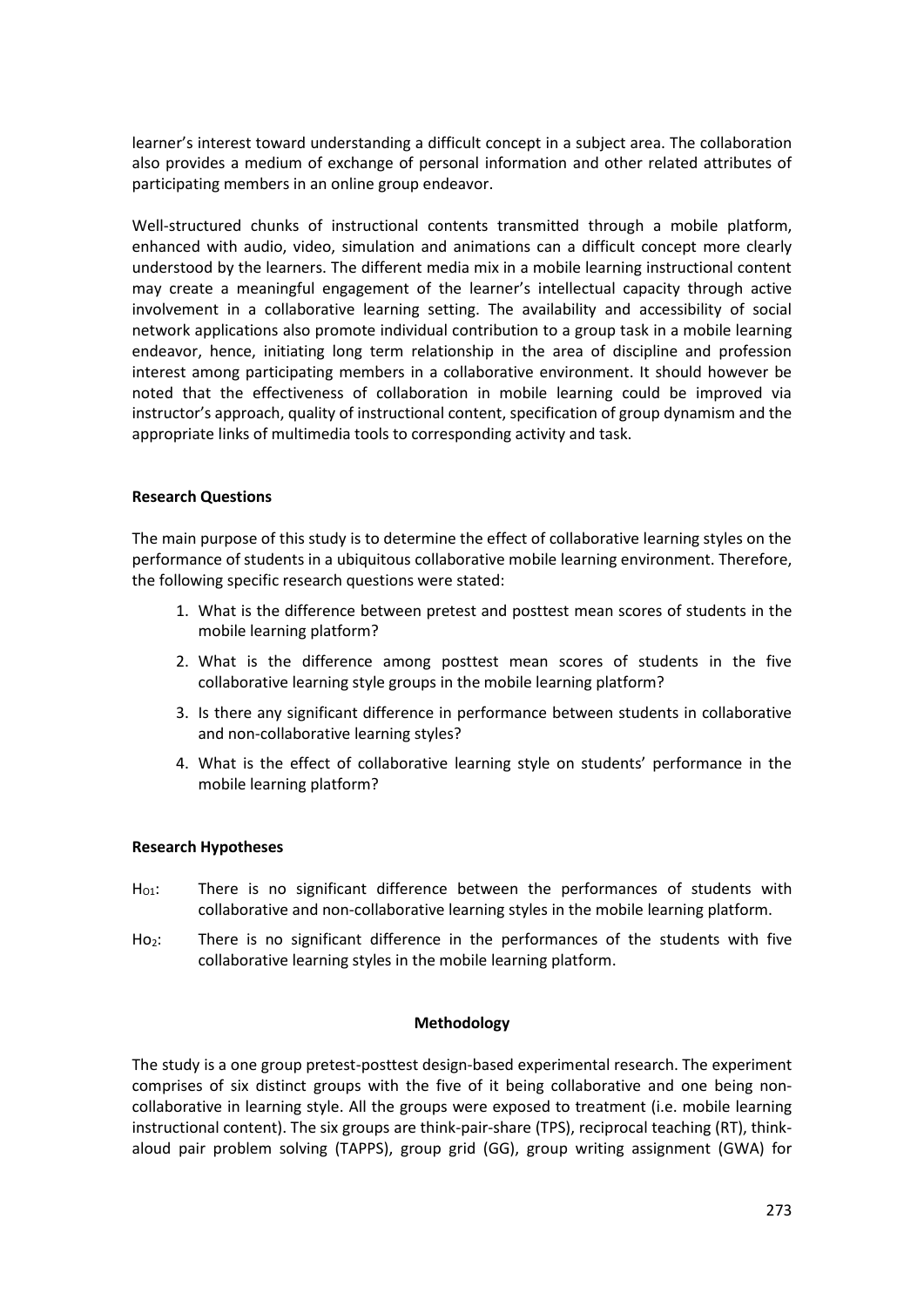collaborative learning style and non-collaborative (NC). Each group comprises of six students. The group size of six was determined by the researcher through literature suggestions that group of four or five members work best in a collaborative learning approach while larger groups decrease each member's opportunity to participate actively (CTE-Lilly Teaching Fellows, 2012). Because the literature on these collaborative techniques and styles are common and known, they were not described in details here.

Purposive sampling technique was adopted to select the respondents; major concern was appropriateness of them for the present study. The sample consisted of 36 (18 male, 18 female) Senior Secondary School II (SSS 2) students of Chemistry. They were selected because the class level was not preparing them for any national examination.

Two instruments was employed to examine the performance of the selected sample, namely treatment material and performance test. The treatment instrument was the instructional content on mole concept in Chemistry, designed for mobile learning environment. The test instrument was made up of the pretest and posttest, which was prepared for this particular study.

The subjects were randomly assigned to each of the groups upon completing the online registration in the mobile learning of mole concept (MLMC) database designed and developed by the researcher. The pretest and posttest scores were downloaded from the MLMC administrator's window environment and were subjected to analysis. All the groups were pretested and posttested to measure change in performance.

Research questions were answered based upon descriptive statistics such as means and standard deviations, while hypotheses one and two were tested using t-test and multivariate analysis of variance (MANOVA) respectively.

## **Findings**

The data collected through the specially-developed instruments were analyzed through proper statistical techniques. Their outcomes are mentioned in relevant tables and interpreted right after each table. It was paid particular attention to present the findings in accordance with either research questions of consequent hypotheses.

# **Research Question 1: What is the difference between pretest and posttest mean scores of students in the mobile learning platform?**

|          | N  | Min. | Max.  | Mean  | <b>SD</b> |
|----------|----|------|-------|-------|-----------|
| Pretest  | 36 | 1.00 | 8.00  | 5.11  | 1.75      |
| Posttest | 36 | 6.00 | 16.00 | 10.31 | 2.48      |

Table 1. Mean Gain and Standard Deviation of Pretest and Posttest Scores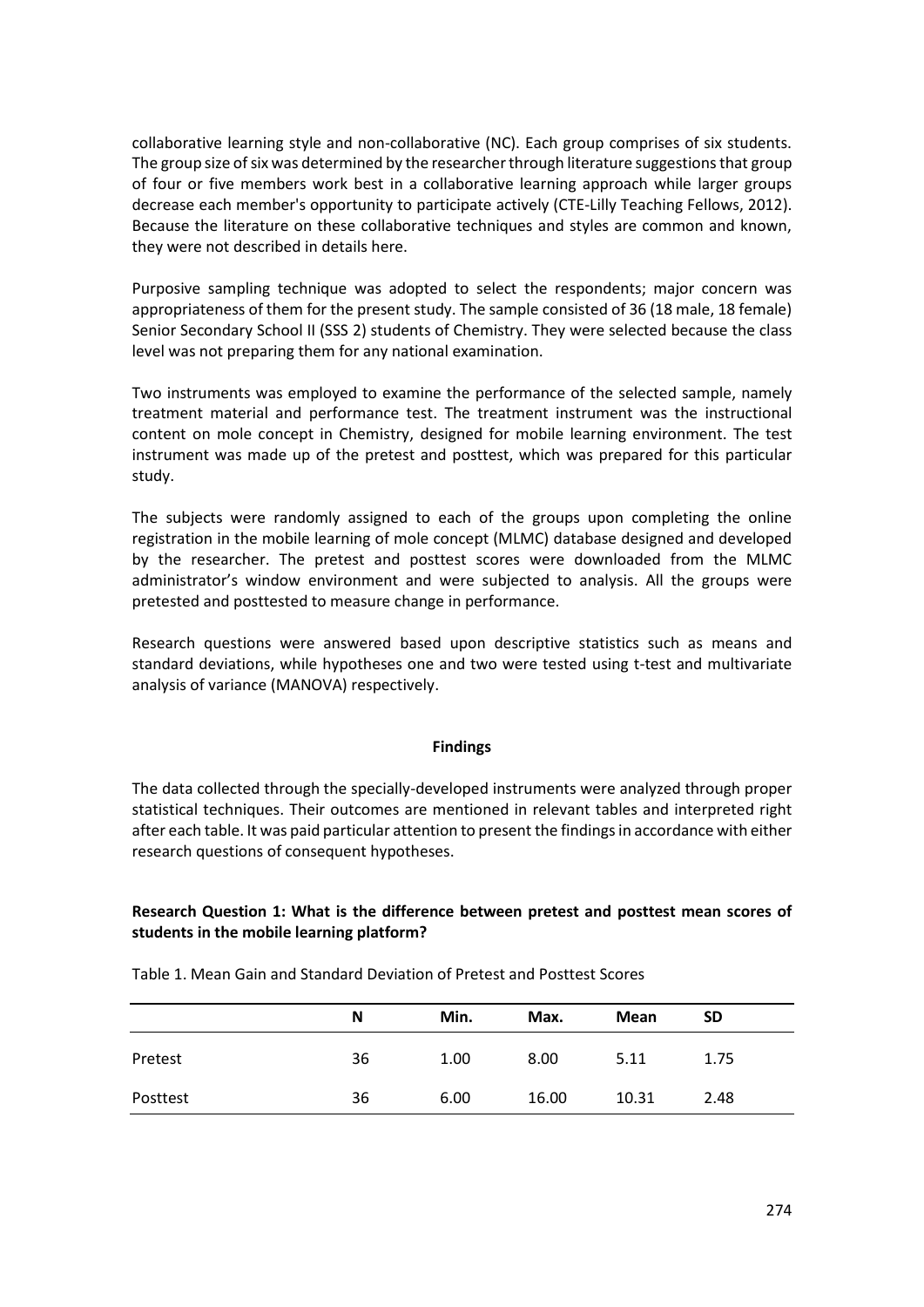The mean gain (5.19) between the pretest and posttest showed that learning of the mole concept through the mobile phone contributed to the improved performance of the students. Therefore, it is possible to conclude that the mobile learning experience in this study has a positive effect on learning pattern of the students.

## **Research Question 2: What is the difference among posttest mean scores of students in the five collaborative learning style groups in the mobile learning platform?**

| <b>Group</b> | N | Mean    | St.Dev. |
|--------------|---|---------|---------|
| <b>TPS</b>   | 6 | 11.6667 | 0.81650 |
| <b>TAPPS</b> | 6 | 14.1667 | 1.16905 |
| <b>RT</b>    | 6 | 9.6667  | 0.51640 |
| GG           | 6 | 8.5000  | 0.83666 |
| <b>GWA</b>   | 6 | 10.6667 | 1.75119 |

Table 2. Computation of Posttest Mean Scores among the Collaborative Learning Style

Table 2 revealed that the Think-Aloud Pair Problem-Solving (TAPPS) collaborative learning style has the highest posttest mean score (M=14.17), when compared with Think-Pair Share (M=11.67), Group Writing Assignment (M=10.67), Reciprocal Teaching (M=9.67) and Group Grid (M=8.50). This implied that there is a significant difference in the posttest mean scores among the collaborative learning style groups.

## **HO1: There is no significant difference between performances of the students with collaborative and non-collaborative learning styles in the mobile learning platform.**

Table 3. t-test Output on the Significant Difference between Collaborative and Noncollaborative Learning Style

| Group               | N  | М     | <b>SD</b> | <b>MD</b> | t    | df | D    | <b>Decision</b> |
|---------------------|----|-------|-----------|-----------|------|----|------|-----------------|
| Collaborative       | 30 | 10.93 | 2.21      | 3.77      | 7.42 | 34 | .000 | Reject          |
| Non-collaborative 6 |    | 7.17  | .75       | 3.77      |      |    |      |                 |

In Table 3, the result of the t-test analysis showed that there is a significant difference between performance of the collaborative and non-collaborative learning style in the mobile learning of the mole concept. By implication,  $\lceil t(34) = 7.42$ ; sig= .000 and  $p < 0.005$ , the hypothesis is rejected because there is a significant difference between performance of the collaborative and noncollaborative learning style. By extension, the mean difference is 3.77 at a confidence level of 95%. The mean score (10.93) for the collaborative learning style differ significantly from the mean score (7.17) of the non-collaborative learning style, which implies that the collaborative learning style groups performed well above their counterparts in the non-collaborative learning style group of the mobile learning of the mole concept.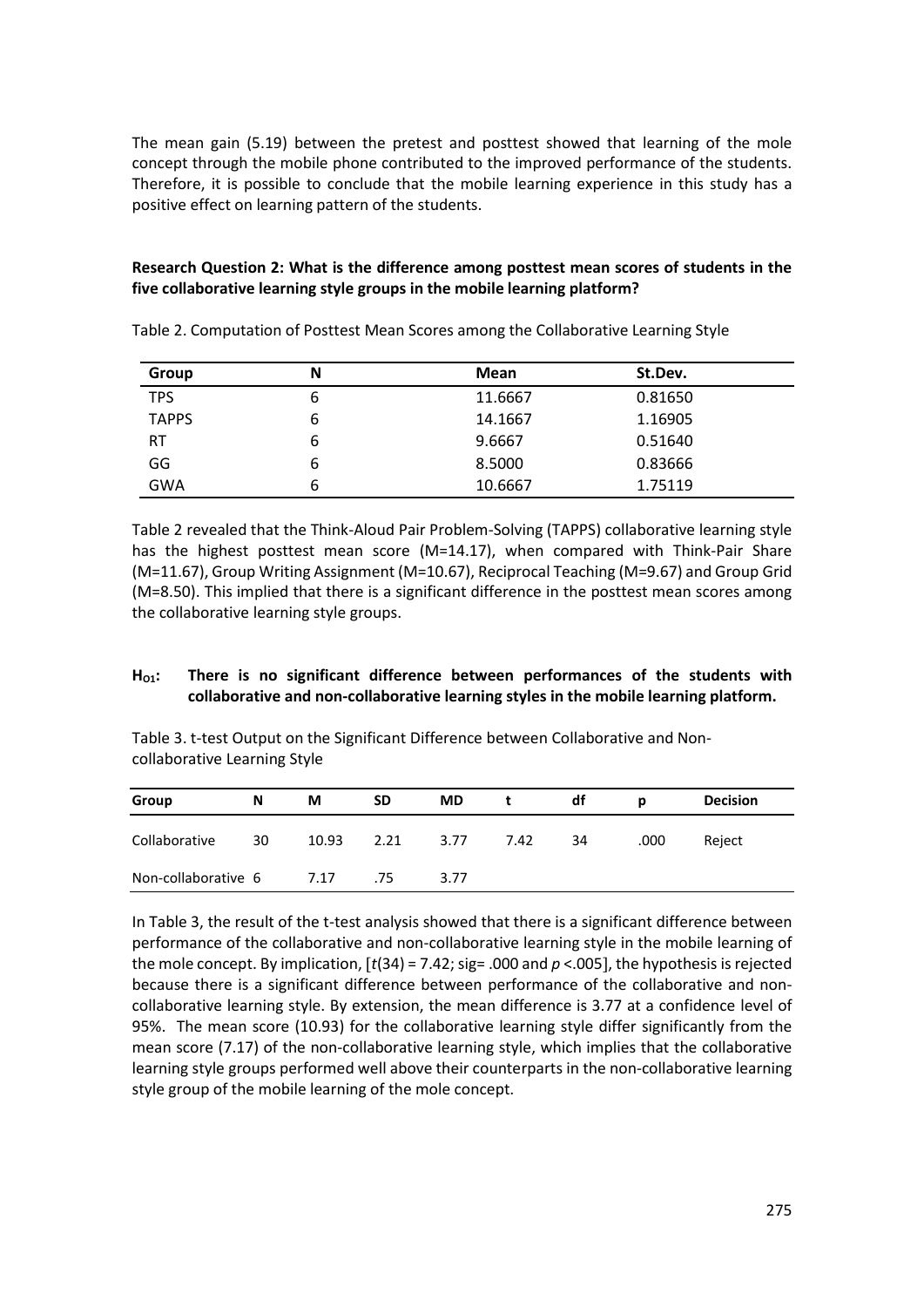# **Ho2: There is no significant difference in the performances of the students with five collaborative learning styles in the mobile learning platform.**

| <b>Effect</b> |                | Value | F           | <b>Hypothesis</b><br>df | Error<br>df |      | Sig. Noncent.    | <b>Observed</b>    |
|---------------|----------------|-------|-------------|-------------------------|-------------|------|------------------|--------------------|
|               |                |       |             |                         |             |      | <b>Parameter</b> | <b>Power</b>       |
|               | Pillai's Trace | .958  | 5.511       | 10.000                  | 60.000      | .000 | 55.114           | 1.000              |
|               | Wilks' Lambda  | .136  | $9.913^{b}$ | 10.000                  | 58.000      | .000 | 99.128           | 1.000 <sup>b</sup> |
| Group         | Hotelling's    | 5.651 | 15.822      | 10.000                  | 56.000      | .000 | 158.221          | 1.000              |
|               | Trace          |       |             |                         |             |      |                  |                    |
|               | Roy's Largest  | 5.526 | $33.157^c$  | 5.000                   | 30.000      | .000 | 165.785          | 1.000c             |
|               | Root           |       |             |                         |             |      |                  |                    |

Table 4. Multivariate Analysis of Variance on the Five Collaborative Learning Style

This finding displayed in Table 4 showed that there is a significant difference with regards to performance among the five collaborative learning style groups. They are all significant ( $p < .05$ ), so it was concluded that group membership did have a significant effect on the posttest scores of all the groups. The corresponding univariate test for the effects of group membership on the pretest and posttest scores is shown in Table 5.

Table 5. Univariate Test of Between-Subjects Effect

| Source | <b>Dependent</b><br><b>Variable</b> | <b>Type III</b><br>Sum of<br><b>Squares</b> | df | Mean<br><b>Square</b> | F      | Sig. | Noncent.<br>Parameter | <b>Observed</b><br>Power |
|--------|-------------------------------------|---------------------------------------------|----|-----------------------|--------|------|-----------------------|--------------------------|
| Group  | Pretest                             | 12.222                                      | 5. | 2.444                 | .769   | .579 | 3.846                 | .238                     |
|        | Posttest                            | 182.472                                     |    | 5 36.494              | 33.010 | .000 | 165.050               | 1.000                    |

The p-values showed that group membership had a significant effect on the results of the posttest  $[F(p \le 0.000 = 33.01); X = 36.50]$  compared to the pretest  $[F(p > 0.579 = 0.77), X = 2.44]$ . Therefore, the group membership among the collaborative learning style has affected their posttest scores.

## **Discussion and Recommendations**

This study compared academic performances of the six groups, five being experimental and one being the control group. The students worked under various treatment conditions, depending upon their learning styles. They all completed the researcher-made pretest and the posttest just before and right after the experiment.

It appears that the mobile learning platform improved the performance of the students. Among various groups, Think-aloud pair problem-solving collaborative learning style is more effective than the others. It is also true that collaborative learning style is effective for group and class work assignment in the mobile learning environment. Thus, the results suggest that students should adopt think-aloud pair problem-solving collaborative learning style to solve problems or complete assignments.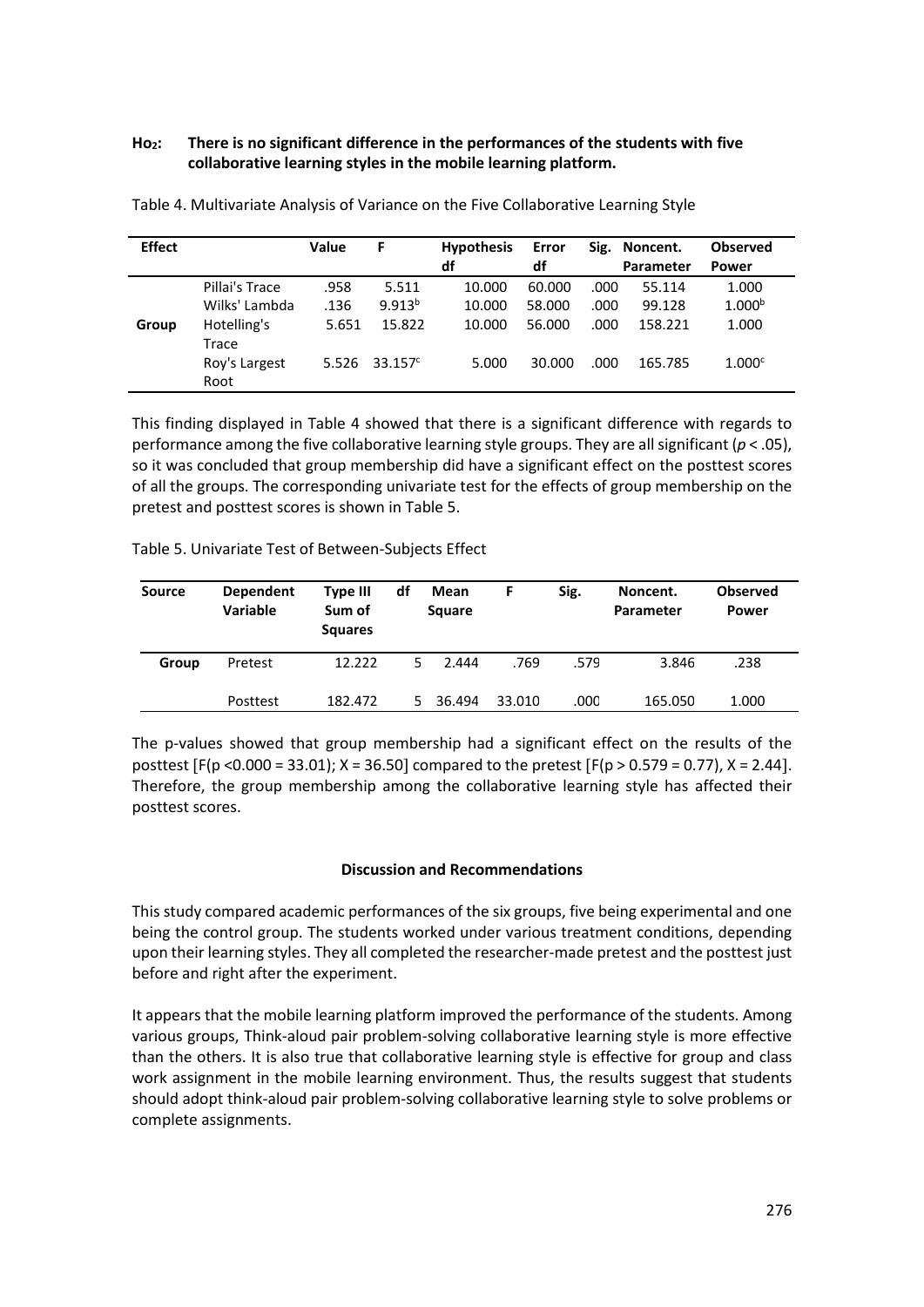The comparison of the mean of the pretest and posttest scores shows that there is a main gain of 5.19 points connoting that the mobile learning experience contributed to the improved performance of the respondents. This result is consistent with the results of Clark (2011), which stipulated that mobile learning is more effective in supporting performance and complimenting teaching.

Furthermore, there is a significant difference in the comparison of the mean scores among the collaborative learning style groups with think-aloud pair problem-solving having the highest mean score (M=14.17) compared to the others. This result implies that collaborative learning style is an effective means of facilitating learning. Clough, Jones, MacAndrew and Scanlon (2008) supported this assertion by stating that mobile handheld devices support collaborative learning by devising educational scenarios that makes use of collaborative, interactive, and mobile capabilities. This evidence complements that the various collaborative learning styles have a prevailing influence on students' performance. Considering that there is a significant difference between collaborative and non-collaborative learning styles performance, one can conclude that collaborative learning style is more effective when compared to non-collaborative learning style in a mobile learning environment. In the opinion of Chatti, Hamdan and Schaper (2012), collaborative learning style could be within a formal context or joint problem solving where learning is a side effect measured by the improved performance of problem solving or gained knowledge.

Finally, there is a significant difference among the five collaborative learning style groups as shown in the related tables explaining the effect of the group membership on the performance of the students. This result suggests that various collaborative learning styles do not affect student performance in the same way or at the same level. This comes as no surprise when the paramount amount of evidence in the collaborative learning and learning style literatures are considered in the background.

Based upon the results of the present study, it is possible to make some recommendations both for future research and improved practice. The following are some of the

- 1. Mobile learning platform should be used for instructional delivery in the classroom to improve performance of students.
- 2. Think-aloud pair problem-solving collaborative learning style should be employed more frequently for improved performance during the mobile learning experience.
- 3. Collaborative learning style should be considered more often for students during group work and class assignments in the mobile learning environment.
- 4. Students should be encouraged as much as possible to adopt the think-aloud pair problem-solving collaborative learning style to solve assignments.

#### **References**

Adan-Coello, J. M., Tobar, C. M., Faria E. S. J., Menezes, W. S, & Freitas, R. L. (2011). Forming groups for collaborative learning of introductory computer programming based on students' programming skills and learning styles. *International Journal of Information and Communication Technology Education*, *7*(4), 34-46.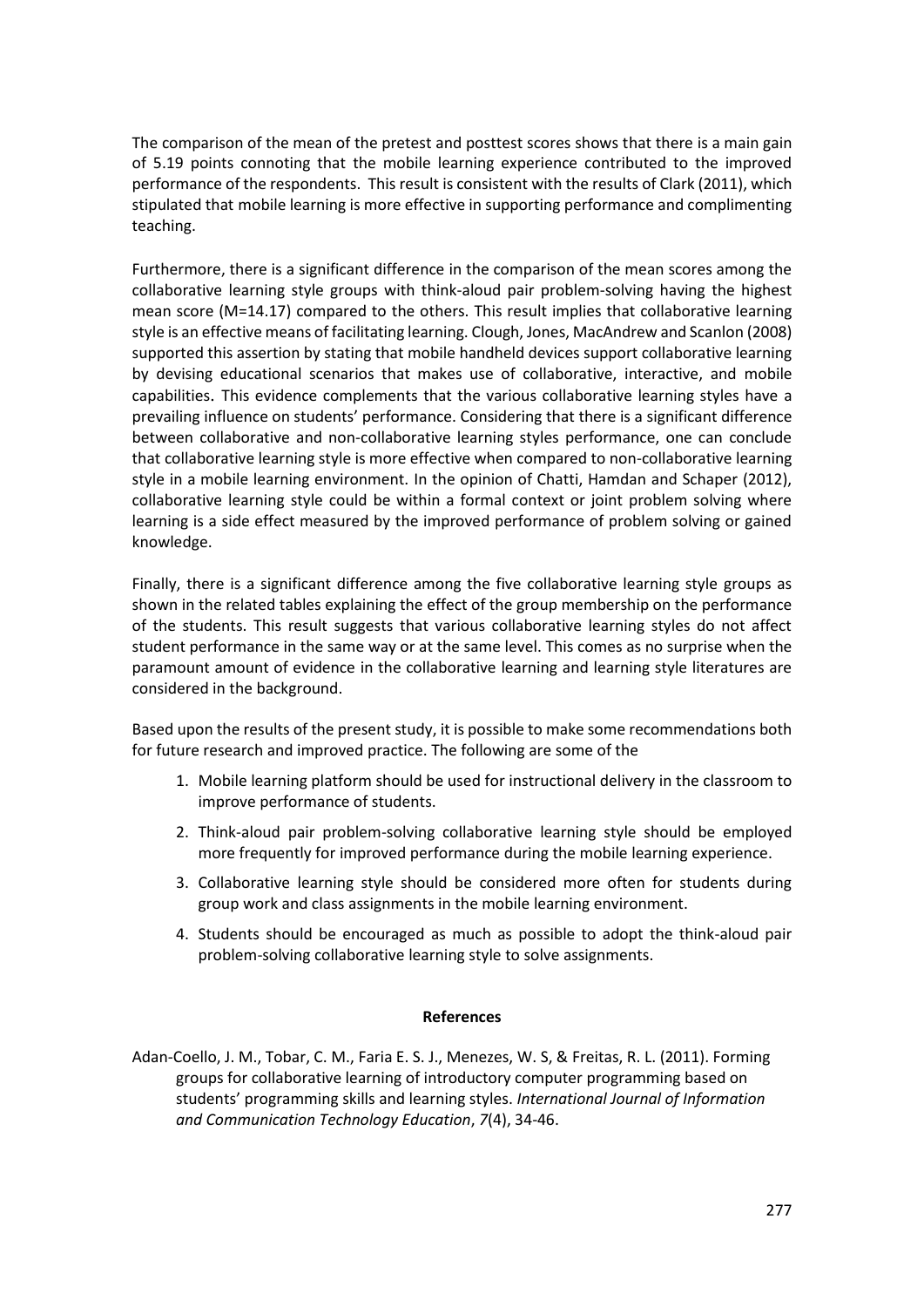- Ally, M. (2009). *Mobile learning: Transforming the delivery of education and training*. Edmonton, AB: Athabasca University Press.
- Arnedillo- Sánchez, I., Kukulska-Hulme, A., Milrad, M., Sharples, M., & Vavoula, G. (2009). Innovation in mobile learning. *International Journal of Mobile and Blended Learning*, *1*(1), 13–35.
- Chatti, M. A., Hamdan, N. A., & Schaper, H. (2012). Collaboration in mobile learning seminar. *Proceedings of the Mobile Learning Computer-Supported Learning Research Group Conference (CALRG 2011).* The Open University, United Kingdom.
- Chen, Y., Kao, T., & Sheu, J. (2003). A mobile learning system for scaffolding bird watching learning. *Journal of Computer Assisted Learning*, *19*(3), 347-359.
- Clark, Q. (2011). *Designing mlearning: Tapping into the mobile revolution for organizational performance*. San Francisco: Pfeiffer.
- Clough, G., Jones, A. C., McAndrew, P., & Scanlon, E. (2008). Informal learning with PDAs and smartphones. *Journal of Computer Assisted Learning*, *24*(5), 359-371
- Cronje, J. C. & El-Hussein, M. O. M. (2010). Defining mobile learning in the higher education landscape. *Educational Technology & Society*, *13*(3), 12–21.
- DiGiano, C., Yarnall, L., Patton, C, Roschelle, J, Tatar, D & Manley, M. (2003). Conceptual tools for planning for the wireless classroom. *Journal of Computer Assisted* Learning, *19*(3), 284-297.
- eLearning Guild. (2007). *360 mobile learning research reports*. Santa Rosa: CA.
- Fuxin, A. Y. (2012). *Mobile/smart phone use in higher education*. Retrieved on 30 June 2017 from http://swdsi.org/swdsi2012/proceedings\_2012/papers/Papers/PA144.pdf
- Goh, T. & Kinshuk, (2006). Getting ready for mobile learning -- adaptation perspective. *Journal of Educational Multimedia and Hypermedia*, *15*(2), 175-198.
- Hsi, H. (2003). A study of user experiences mediated by nomadic web content in a museum. *Journal of Computer Assisted* Learning, 19 (3), 308-319.
- Huang, H. W., Wu, C. W., & Chen, N. S. (2012). The effectiveness of using procedural scaffoldings in a paper-plus smartphone collaborative learning context. *Computer & Education*, *59*(2), 250-259.
- Jain, M., Birnholtz, J. Cutrell, E. & Balakrishnan, R. (2011). Exploring display techniques for mobile collaborative learning in developing regions. *Proceedings of the 13th International Conference on Human-Computer Interaction with Mobile Devices and Services*. Stockholm: ACM Press.
- Keegan, D. (2005). *Mobile learning: The next generation of learning*. Distance Education International. Retrieved on 15 February 2015 from learning.ericsson.net
- Kopler, E. (2009). *Augmented learning: Research and design of mobile educational games*. Cambridge, MA: The MIT Press.
- Koole, M. L. (2009). *A model for framing mobile learning*. In M. Ally (Ed.), *Mobile learning: transforming the delivery of education and training*. Athabasca, Canada: Athabasca University Press.
- Kukulska-Hulme, A. (2010). Mobile learning as a catalyst for change. Open learning. *The Journal of Open and Distance Learning*, *25*(3), 181-185.